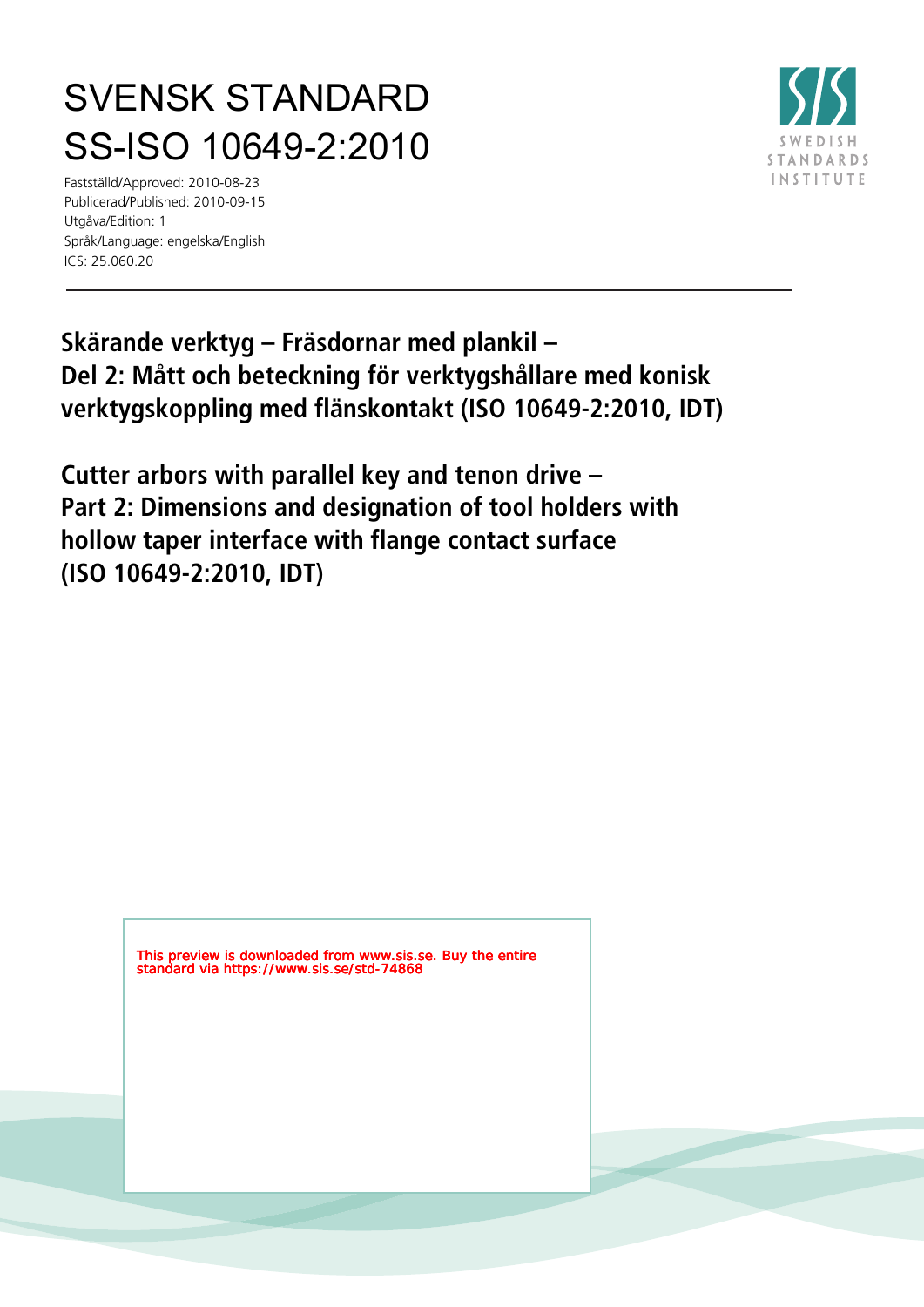## Standarder får världen att fungera

*SIS (Swedish Standards Institute) är en fristående ideell förening med medlemmar från både privat och offentlig sektor. Vi är en del av det europeiska och globala nätverk som utarbetar internationella standarder. Standarder är dokumenterad kunskap utvecklad av framstående aktörer inom industri, näringsliv och samhälle och befrämjar handel över gränser, bidrar till att processer och produkter blir säkrare samt effektiviserar din verksamhet.* 

#### **Delta och påverka**

Som medlem i SIS har du möjlighet att påverka framtida standarder inom ditt område på nationell, europeisk och global nivå. Du får samtidigt tillgång till tidig information om utvecklingen inom din bransch.

## **Ta del av det färdiga arbetet**

Vi erbjuder våra kunder allt som rör standarder och deras tillämpning. Hos oss kan du köpa alla publikationer du behöver – allt från enskilda standarder, tekniska rapporter och standardpaket till handböcker och onlinetjänster. Genom vår webbtjänst e-nav får du tillgång till ett lättnavigerat bibliotek där alla standarder som är aktuella för ditt företag finns tillgängliga. Standarder och handböcker är källor till kunskap. Vi säljer dem.

#### **Utveckla din kompetens och lyckas bättre i ditt arbete**

Hos SIS kan du gå öppna eller företagsinterna utbildningar kring innehåll och tillämpning av standarder. Genom vår närhet till den internationella utvecklingen och ISO får du rätt kunskap i rätt tid, direkt från källan. Med vår kunskap om standarders möjligheter hjälper vi våra kunder att skapa verklig nytta och lönsamhet i sina verksamheter.

**Vill du veta mer om SIS eller hur standarder kan effektivisera din verksamhet är du välkommen in på www.sis.se eller ta kontakt med oss på tel 08-555 523 00.**

## Standards make the world go round

*SIS (Swedish Standards Institute) is an independent non-profit organisation with members from both the private and public sectors. We are part of the European and global network that draws up international standards. Standards consist of documented knowledge developed by prominent actors within the industry, business world and society. They promote cross-border trade, they help to make processes and products safer and they streamline your organisation.*

### **Take part and have influence**

As a member of SIS you will have the possibility to participate in standardization activities on national, European and global level. The membership in SIS will give you the opportunity to influence future standards and gain access to early stage information about developments within your field.

### **Get to know the finished work**

We offer our customers everything in connection with standards and their application. You can purchase all the publications you need from us - everything from individual standards, technical reports and standard packages through to manuals and online services. Our web service e-nav gives you access to an easy-to-navigate library where all standards that are relevant to your company are available. Standards and manuals are sources of knowledge. We sell them.

#### **Increase understanding and improve perception**

With SIS you can undergo either shared or in-house training in the content and application of standards. Thanks to our proximity to international development and ISO you receive the right knowledge at the right time, direct from the source. With our knowledge about the potential of standards, we assist our customers in creating tangible benefit and profitability in their organisations.

**If you want to know more about SIS, or how standards can streamline your organisation, please visit www.sis.se or contact us on phone +46 (0)8-555 523 00**



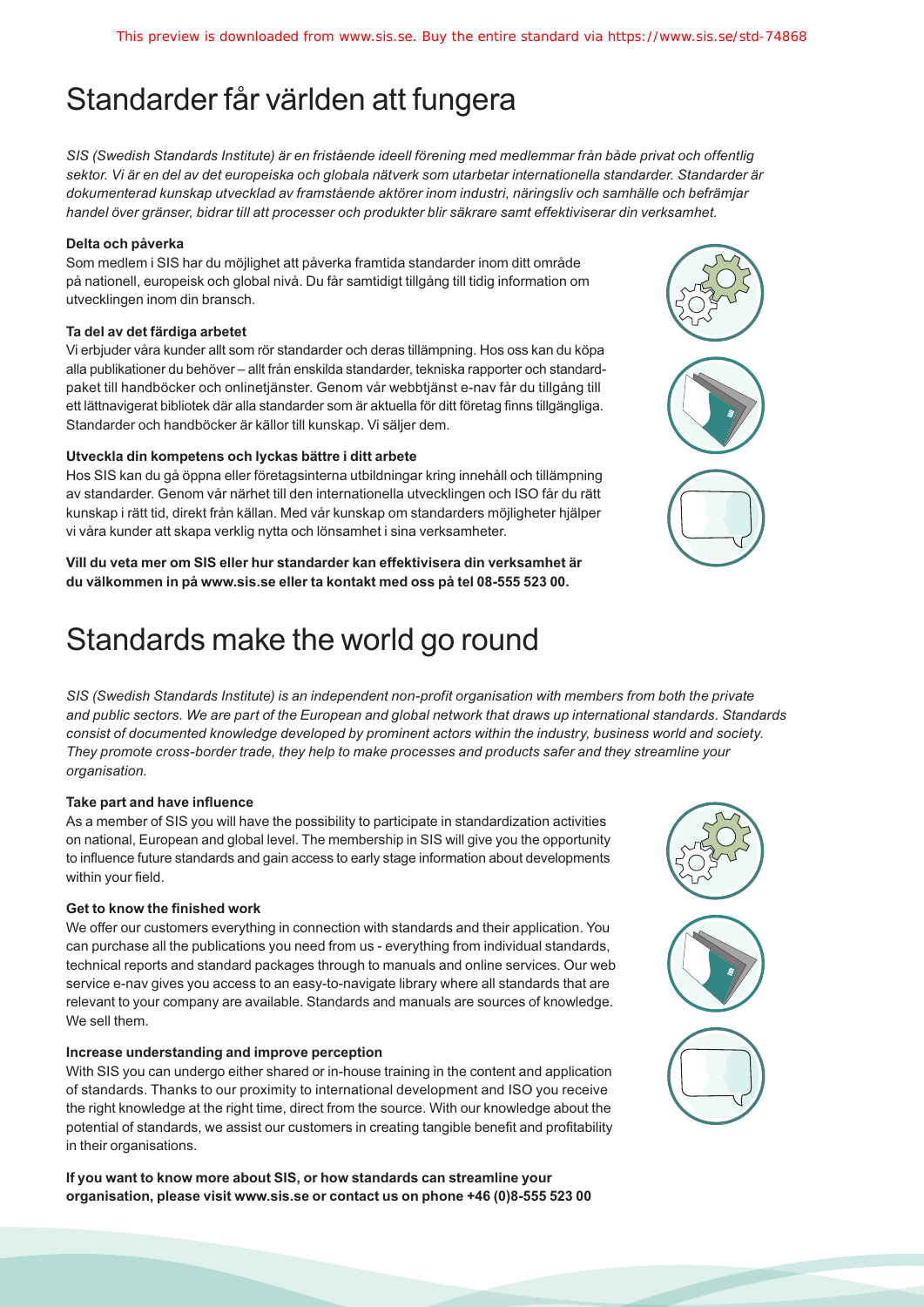Den internationella standarden ISO 10649-2:2010 gäller som svensk standard. Detta dokument innehåller den officiella engelska versionen av ISO 10649-2:2010.

The International Standard ISO 10649-2:2010 has the status of a Swedish Standard. This document contains the official English version of ISO 10649-2:2010.

© Copyright/Upphovsrätten till denna produkt tillhör SIS, Swedish Standards Institute, Stockholm, Sverige. Användningen av denna produkt regleras av slutanvändarlicensen som återfinns i denna produkt, se standardens sista sidor.

© Copyright SIS, Swedish Standards Institute, Stockholm, Sweden. All rights reserved. The use of this product is governed by the end-user licence for this product. You will find the licence in the end of this document.

*Upplysningar om sakinnehållet i standarden lämnas av SIS, Swedish Standards Institute, telefon 08-555 520 00. Standarder kan beställas hos SIS FörlagAB som även lämnar allmänna upplysningar om svensk och utländsk standard.*

*Information about the content of the standard is available from the Swedish Standards Institute (SIS), telephone +46 8 555 520 00. Standards may be ordered from SIS Förlag AB, who can also provide general information about Swedish and foreign standards.*

Denna standard är framtagen av kommittén för Skärande verktyg, SIS/TK 273.

Har du synpunkter på innehållet i den här standarden, vill du delta i ett kommande revideringsarbete eller vara med och ta fram andra standarder inom området? Gå in på www.sis.se - där hittar du mer information.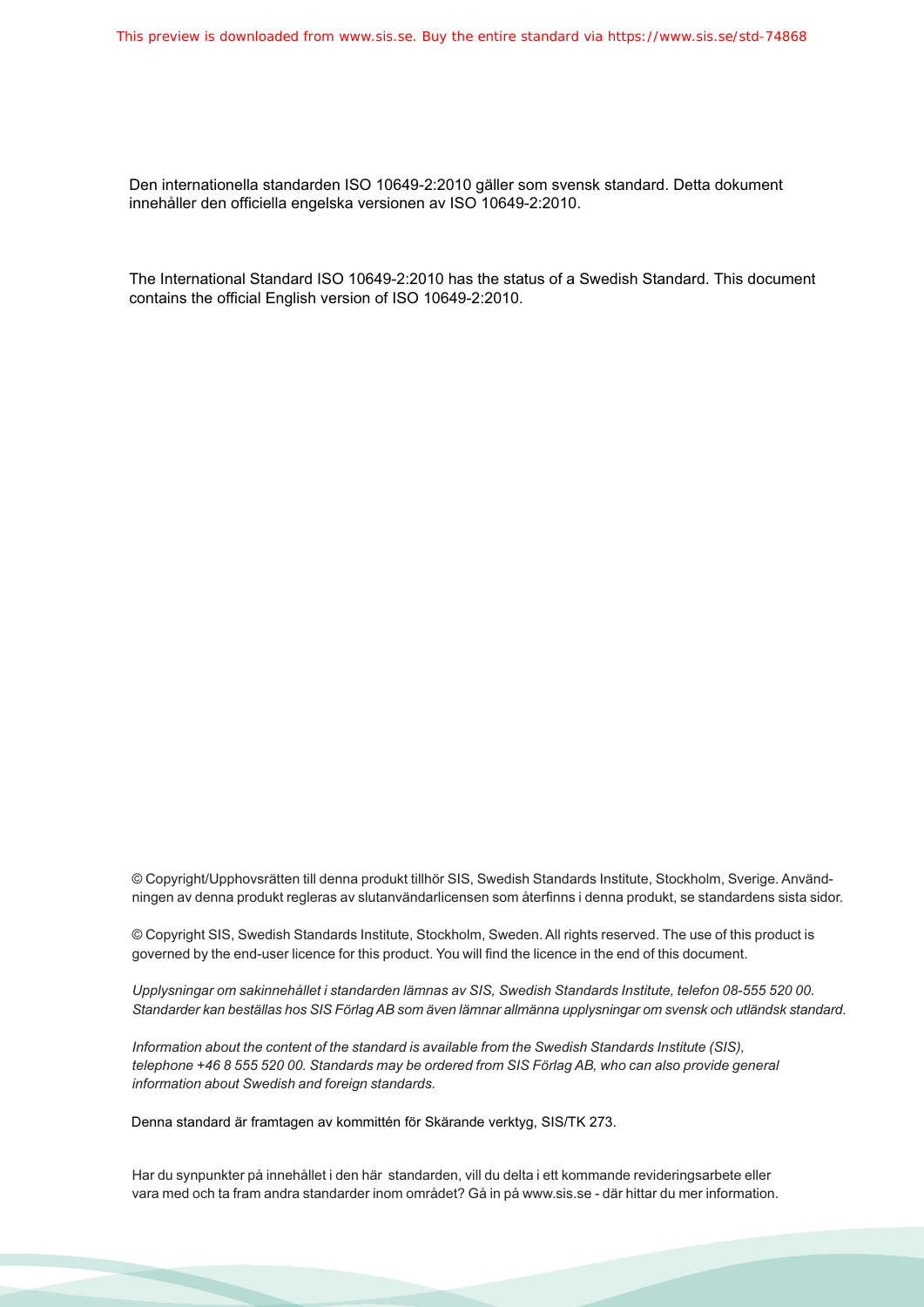This preview is downloaded from www.sis.se. Buy the entire standard via https://www.sis.se/std-74868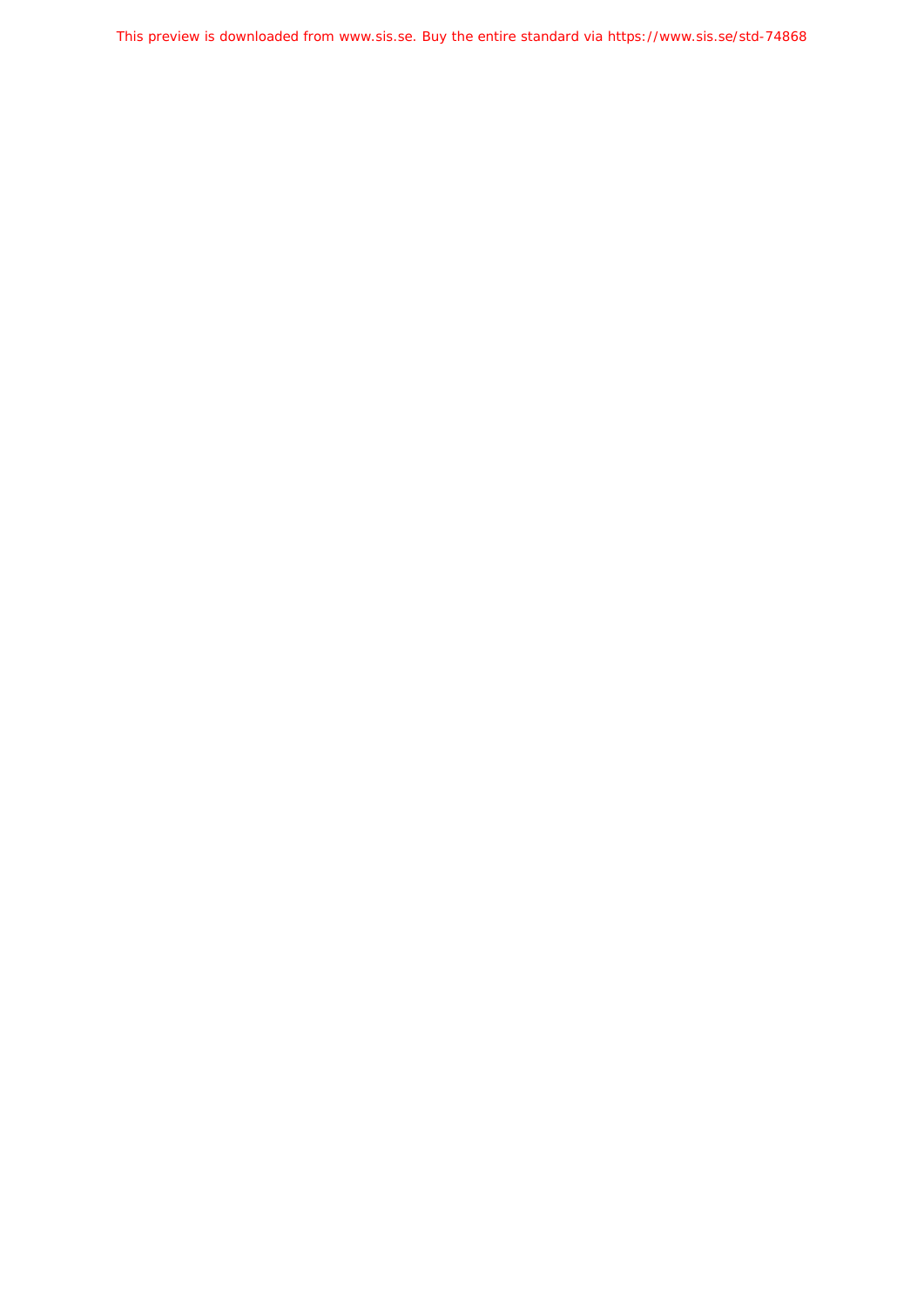**ISO 10649-2:2010(E)**

## **Foreword**

ISO (the International Organization for Standardization) is a worldwide federation of national standards bodies (ISO member bodies). The work of preparing International Standards is normally carried out through ISO technical committees. Each member body interested in a subject for which a technical committee has been established has the right to be represented on that committee. International organizations, governmental and non-governmental, in liaison with ISO, also take part in the work. ISO collaborates closely with the International Electrotechnical Commission (IEC) on all matters of electrotechnical standardization.

International Standards are drafted in accordance with the rules given in the ISO/IEC Directives, Part 2.

The main task of technical committees is to prepare International Standards. Draft International Standards adopted by the technical committees are circulated to the member bodies for voting. Publication as an International Standard requires approval by at least 75 % of the member bodies casting a vote.

Attention is drawn to the possibility that some of the elements of this document may be the subject of patent rights. ISO shall not be held responsible for identifying any or all such patent rights.

ISO 10649-2 was prepared by Technical Committee ISO/TC 29, *Small tools*, Subcommittee SC 2, *High speed steel cutting tools and their attachments*.

ISO 10649 consists of the following parts, under the general title *Cutter arbors with parallel key and tenon drive*:

- ⎯ *Part 1: General dimensions*
- ⎯ *Part 2: Dimensions and designation of tool holders with hollow taper interface with flange contact surface*
- ⎯ *Part 3: Dimensions and designation of tool holders with 7/24 taper for automatic tool changers*
- ⎯ *Part 4: Dimensions and designation of tool holders with 7/24 taper without automatic tool changers*

The dimensions and designations of tool holders with polygonal taper interface with flange contact surface will form the subject of a part 5 and the dimensions and designations of tool holders with modular taper interface with ball track system will form the subject of a part 6.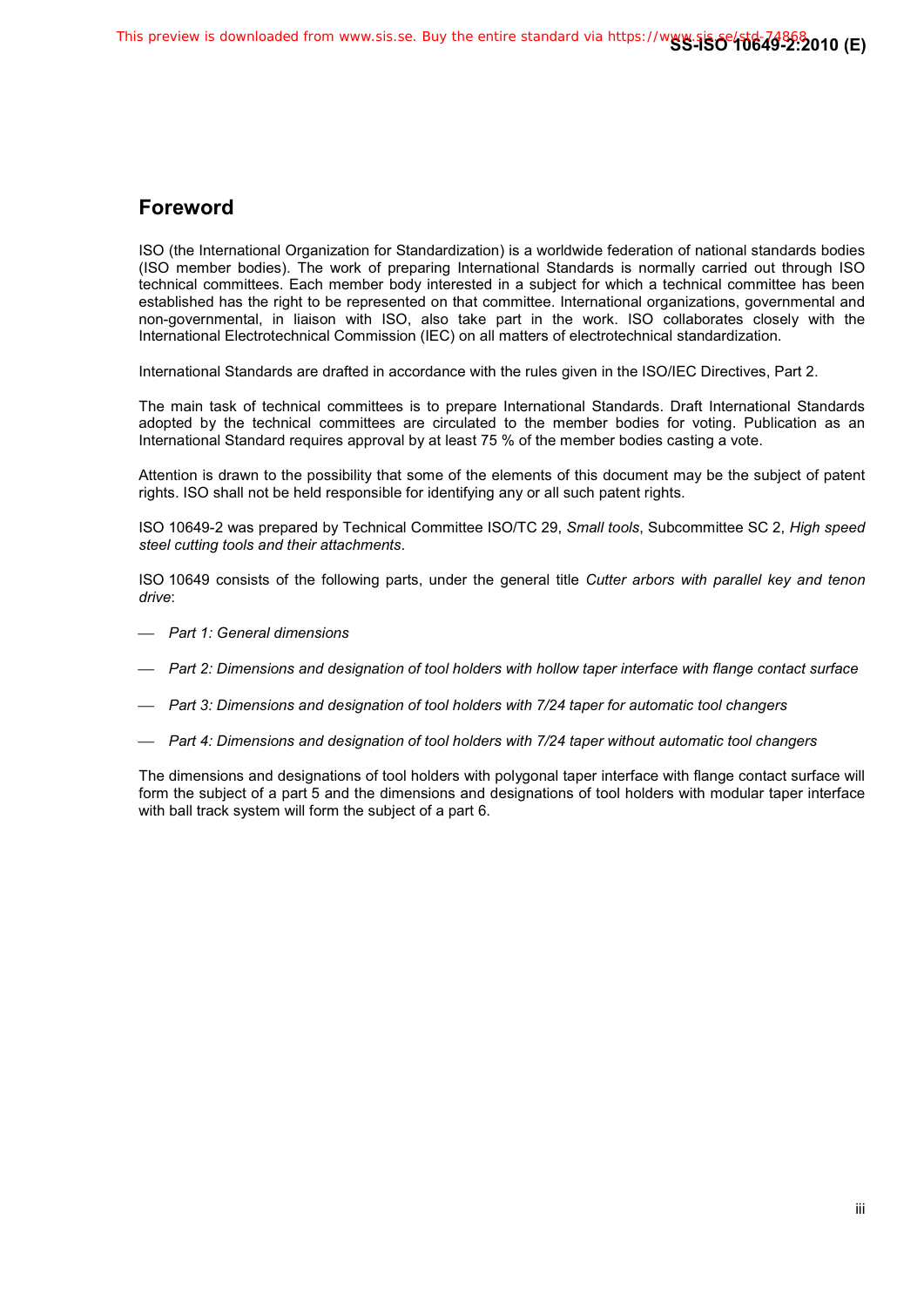## **Introduction**

The aim of ISO 10649 (all parts) is to specify the main dimensions for tool holders for this type of interface, and prevent the risk of collision when exchanging the assembled tool within the machine tools.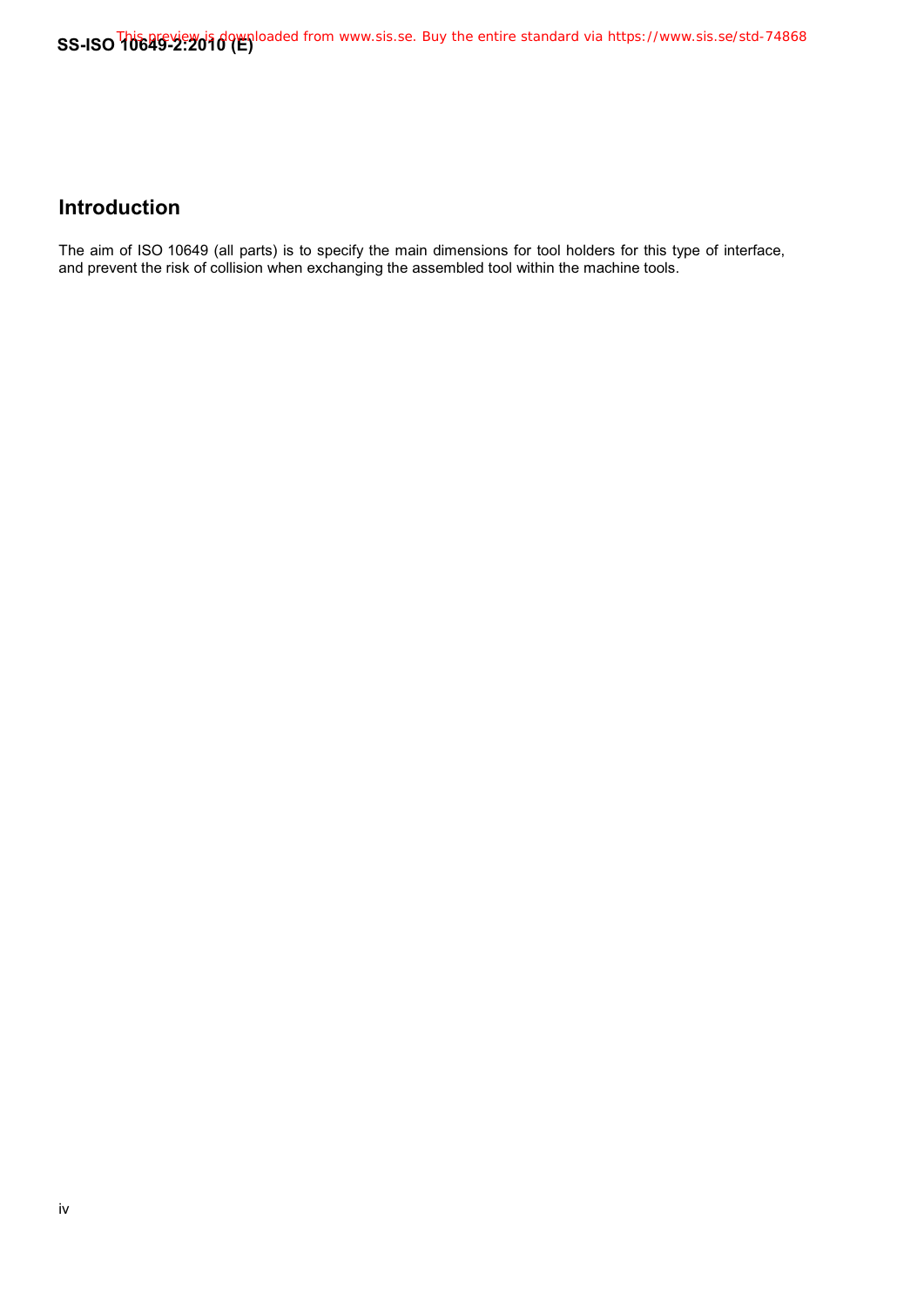## **Cutter arbors with parallel key and tenon drive —**

## Part 2:

## **Dimensions and designation of tool holders with hollow taper interface with flange contact surface**

## **1 Scope**

This part of ISO 10649 specifies the dimensions of cutter arbors with parallel key and tenon drive with hollow taper interface (HSK) with flange contact surface.

Hollow taper interface with flange contact surface are according to ISO 12164-1.

## **2 Normative references**

The following referenced documents are indispensable for the application of this document. For dated references, only the edition cited applies. For undated references, the latest edition of the referenced document (including any amendments) applies.

ISO 2768-1, *General tolerances — Part 1: Tolerances for linear and angular dimensions without individual tolerance indications*

ISO 2768-2, *General tolerances — Part 2: Geometrical tolerances for features without individual tolerance indications*

ISO 2780, *Milling cutters with tenon drive — Interchangeability dimensions for cutter arbors — Metric series*

ISO 10643, *Dimensions of accessories for cutter arbors with parallel key and tenon drive*

ISO 10649-1, *Cutter arbors with parallel key and tenon drive — Part 1: General dimensions*

ISO 12164-1, *Hollow taper interface with flange contact surface — Part 1: Shanks — Dimensions*

## **3 Dimensions**

## **3.1 General**

All dimensions and tolerances are given in millimetres. Tolerances not specified shall be of tolerance class "m" in accordance with ISO 2768-1 and of class "K" in accordance with ISO 2768-2.

The interchangeability dimensions of the milling cutter bearing on the cutter arbors shall be in accordance with ISO 2780.

The dimensions of the tool interface for arbors with parallel key and tenon drive shall be in accordance with dimensions given in ISO 10649-1.

The figures are schematic and are not intended to specify a given design; only the given dimension shall be met.